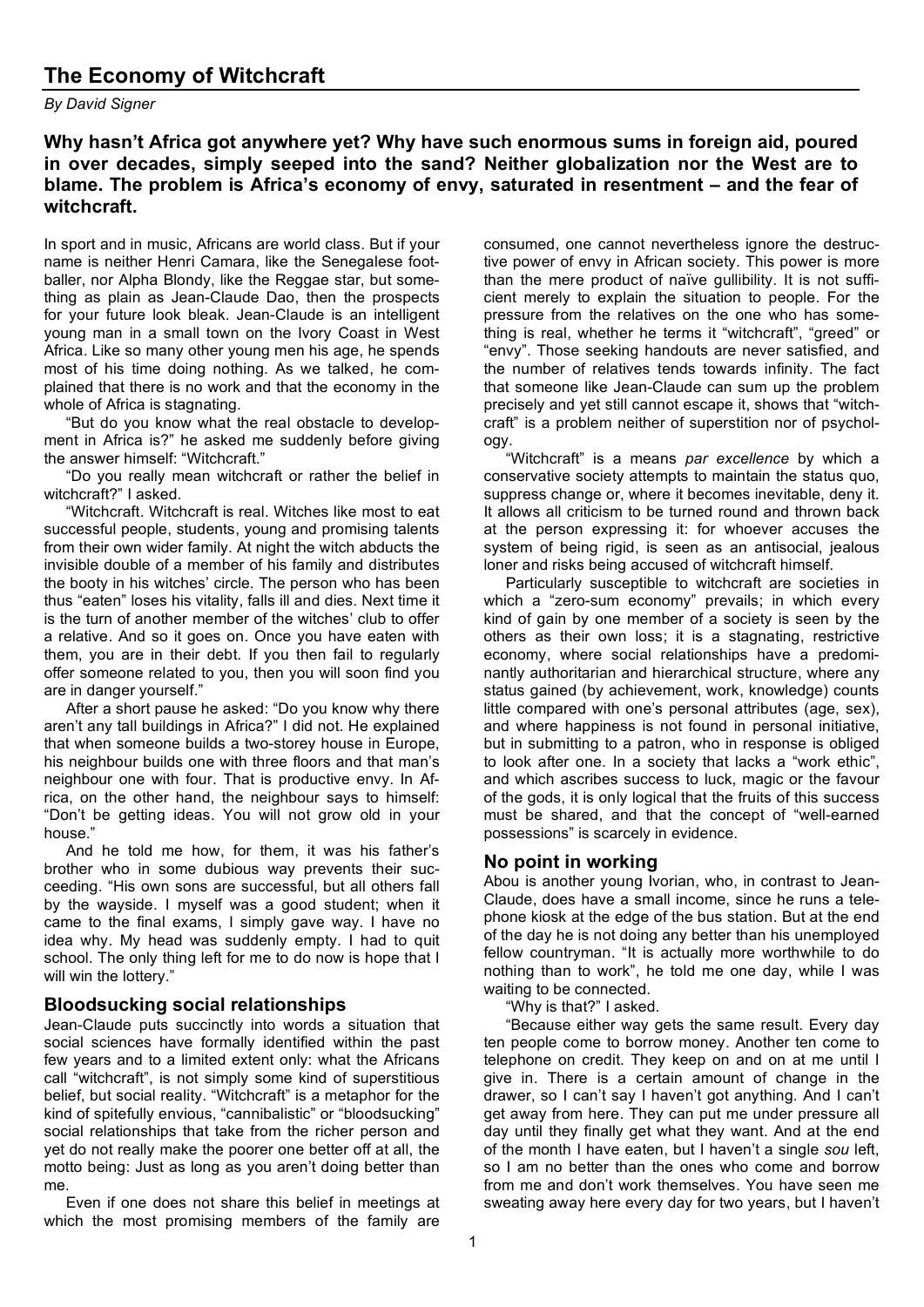made a single centimetre of progress. I want to go to London, I've just got to get away."

As if to illustrate this situation, Abou has written two sayings on the wall behind him: "Hell is other people" and "What is a person without people?".

You can hardly express the African dilemma of community and cannibalism more succinctly. Abou really has all the necessary qualities to get ahead. He shows initiative. Besides his job in the kiosk, he runs a small trading company selling all sorts of things. He is intelligent and popular. He left the rural area to come into the city, where he is no longer subject to the cramping restrictions and duties of the family. Nevertheless he has never broken off all contact. He lives with his uncle and goes back to visit his village from time to time. He is neither wasteful nor miserly. He is single and has no children to support. He neither drinks nor smokes. In a peaceful (as it was then), fairly prosperous country like the Ivory Coast, a man like him should really get ahead in life. Why is he getting nowhere? He says it himself: it is down to the kind of social relationships that prevail – the duty always to share everything, which makes it is impossible to save money.

### **Fatal envy**

What would happen if Abou refused to grant credit and make gifts? "They would make my life hell," he says. That can be taken literally: all his self-named *petits frères* would come and sit in his kiosk all day and drive him to the edge of a nervous breakdown with their moaning. He cannot go anywhere; he is at their mercy. And: "They would drag my name through the dirt." That would mean that the customers would stay away. There are enough telephone cabins in the neighbourhood. But worst of all is the possibility that someone he had angered would put a curse on him.

"The witches are everywhere; you can't escape them. They can fly from here to Paris in no time at all."

"What can you do against that?"

"The most important thing is to be friendly to everyone. If someone asks a favour of you, you shouldn't refuse him. You must always remind yourself that you are better off than some. You have to provide for poorer relatives, or else they will do something to you. I protect myself with a verse from the Koran which my uncle gave me. Sometimes I write it on the blackboard, wash it off and drink the water. Here it is difficult to get ahead. I know a place where ninety percent of the boys have left. To be born poor in Africa means to die poor. The lazy person is cleverer than the hard-working person, for each gets as far as the other, only one has an easier life."

One often overlooks the most obvious. The connection between the fear of witchcraft – fear of the destructive malice of the envious – and the hampering effect they have on personal initiative and the accumulation of wealth, is clear to every African. Maybe the economists and development experts have ignored these issues up to now because it does not quite seem scientific to deal with metaphysical matters; although they ought to know better since Max Weber's *Protestant Ethic*, a kind of counter-model to the African system. Religiologists, on the other hand, do not usually make the accumulation of capital the focus of their studies.

A young woman from Burkina Faso describes the consequences of a too-rapid rise as follows (and there is probably not a single town between Dakar and Dar es Salaam, where you will not come across similar stories):

"A man from our area went to the capital to train and qualify as a pilot. He was due to start work two weeks later. He used the time to pay a visit to his village. There he went mad. He spread papers and maps out in front of himself on the table and shouted: "Pull the steps in, fasten your seatbelts, ready for take-off, full speed ahead!"

When he did not turn up to work at the airport after the fortnight, a message was sent to his boss that he had gone mad. Not wanting to believe that, the boss went and sought out the man in his village. He asked him: "Why haven't you turned up for work?" The man answered: "No problem, boss. Let's get to work straightaway. Please fasten your seatbelts, we are due to take off in a few minutes. Please extinguish your cigarettes and adjust your seats to an upright position....

The boss returned to Ouagadougou, the man has remained ever since in his village, where he scavenges for food in the garbage. You would never think he could ever have been a pilot. With us, anything that grows too fast gets the chop."

With accounts like these, it is not important whether or not they are actually "true". What is significant is that they express and reproduce a conviction that is shared across all ethnic groups, age brackets, classes, regions and religions: it is dangerous to climb. If another person cannot share in your success for any reason, jealousy arises. This can  $-$  in the form of witchcraft  $-$  have fatal consequences. And you have to be particularly wary of those who are closest to you. So it is best either to make yourself small and to remain where you were born, or, if you want to become great, seek your happiness elsewhere. But even at the other end of the world you cannot be sure that the malicious envy of your family will not catch up on you. Witchcraft is the dark side of family relationships. (From the psychological viewpoint it is easy to understand that the threat of witchcraft is most potent against those closest to oneself and can drive a person to sickness or madness.)

#### **The dear, dreadful relatives**

Through this behavioural code people get caught in a "Catch-22" situation: you have to honour and support the family, nurture relationships and make regular visits "back home" with presents. Anyone who breaks off all ties, risks being cursed. Which is why many who have made their fortune in the city avoid their relatives from back home and make themselves scarce. But that only increases the risk that the people back home bear a grudge against them.

The first African commandment is: Thou shalt not try to rise up above the status quo and surpass your equals or even your betters. Whoever attempts to go one up on his elder brother or even his father on his own, will soon be "brought down to earth". By a witch, they say. But "witch" is only another word for the forces of a society that could be termed either "evening out" or "castrating" depending on one's viewpoint.

Nowadays, however, in modern Africa, it has become very common for the young generation to overtake the previous one and for the children to be wealthier or better-educated than their parents. That is all that is expected of them in the modern sphere of school, university, city workplaces. In the traditional sphere, however, it is precisely that progress which is often felt to upset the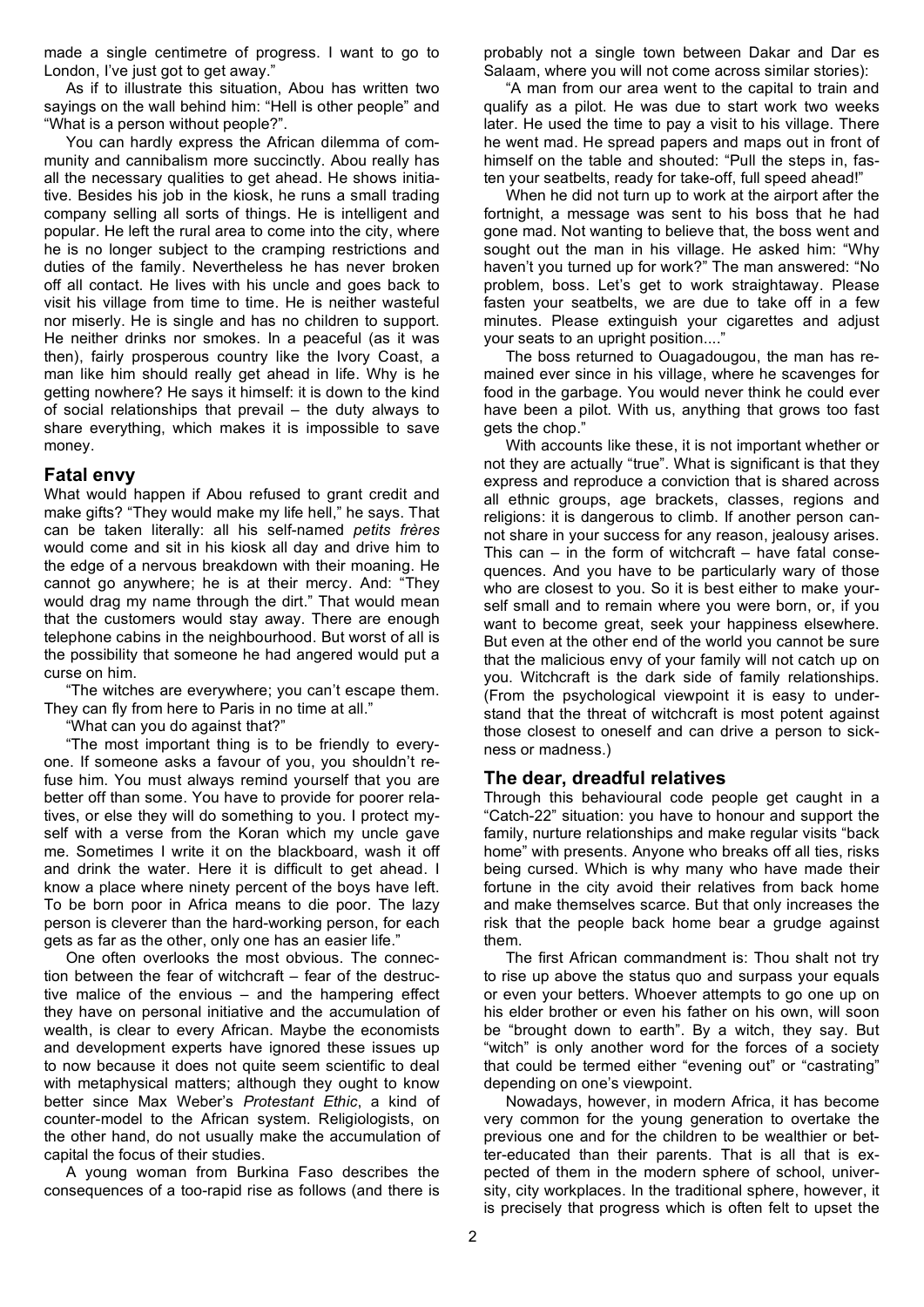traditional egalitarian and hierarchical social order. The deviant is called to order, and is forced – primarily with psychological and social, sometimes even economical pressure – to return to his allotted place (for example, when an intelligent boy has to quit school so as not to blemish the honour of his less intelligent elder brother).

African society is both egalitarian and hierarchical. It is egalitarian in the sense that breaking out of the hereditary surroundings or overtaking of older brothers and sisters is punished immediately and steamrollered down again. Envy causes the indignant demand for the restoration of a social equality that is considered normal. It is hierarchical, in that superiors (father, boss, politicians) may not be rivalled; social differences are accepted as entirely natural and thus permanent. The powerful person is accepted, as an almost biological fact, but not any rising, growth, careerists. It is only the latter that provoke envy. Witchcraft is therefore primarily to be understood as a political and economic regulator that intervenes in all areas of life.

A system that might have had a stabilizing effect in the village context, when applied under the conditions of the free market economy and democracy, leads to the paralyzing of every kind of entrepreneurial spirit. This effect is backed up by a logic that sees in the unseen (to which witchcraft belongs) a powerful, parallel realm which reduces the visible world to a superficial phenomenon and with which one has to reckon in everyday life. This does not exactly encourage rational thinking.

A white or well-dressed visitor to Africa wonders fairly soon why he is constantly being addressed in the street by people he doesn't know as *patron*, boss or *grand frère*. The answer is simple: because one of the chief sources of income is to make oneself small and thus appeal to the wealth and generosity of the boss. And if one doesn't get anything, then the *petit frère* has his methods of making the *grand frère*'s life hell. "Because the poor cannot give anything else to the rich, he gives him problems," explained a young Senegalese woman, and by this she meant nothing other than witchcraft (or the threat thereof) in revenge for stinginess.

#### **Make yourself small, the boss will pay**

This kind of relationship is termed *patron-client* relationships. The patron is the one who not only gives his protégé work, but assumes the responsibility for large parts of his life. In return, the client obeys and admires him rather like a mighty father figure. One should bear in mind that, in Africa, most labour is still controlled and exploited by families. It is the father and the wider family who have an equalizing effect by creaming off surpluses, guaranteeing in return a certain social and economic security.

However, if this form of village organization is expanded to the level of a large enterprise or a whole nation, problems are unavoidable. Such "neo-patrimonial" institutions, as Patrick Chabal, Professor of African Studies, calls it, are characterized by the exercise of personalized power: whilst the clients render favours to their boss (we would usually term these acts of politeness "corruption"), the latter legitimizes himself on the one hand by displaying his personal wealth, and on the other by being in a position to feed the network of relationships on which his power is founded. This kind of boss-client social structure, of course, is far removed from a modern body politic (or governmental state) in the western sense of the word.

It should be specified that the term "witchcraft" is normally used to describe the dangerous sense of personal grievance that the less fortunate person has, however an invincible powerful person can also be termed a "witch". The "little" witch will be shunned, ostracized, expelled or driven away. But people will only whisper fearfully behind their hands about the "big" witches. (The Ivorian Ex-President Houphouët-Boigny, who used the state income to turn his home town Yamoussokro into the new capital, complete with a copy of St Peter's Cathedral, is sometimes admiringly called "the Old Sorcerer".) But in both cases the effect is the same: the social climber is intimidated through witches or demonized as a witch. "Normal" social mobility does not exist.

In the case of the "powerful witch" the aura of the supernatural also serves to scare off enemies. Thus it is said of many African politicians that they have magic powers at their disposal that make them invulnerable and that foil assassination attempts before they happen. Similarly the demonstration of splendour by the rich is a kind of mystification of power designed to have an intimidating effect against possible challengers.

#### **It's up to the others**

Unlike other continents, it is clear that Africa has never seen a social or cultural revolution. Coups d'états may have been frequent occurrences, where one patron was replaced by another, but never any sustained attempts at radically restructuring society. And as both Africans and Europeans persist in attributing the African plight entirely to slavery, colonialism, the World Bank, globalization or insufficient development aid, then it will stay that way for quite a while to come.

In her polemical essay on the underdevelopment of Africa *Neither Poor nor Powerless*, Cameroon economist Axelle Kabou puts forward the theory that, to a certain extent, Africa as a whole assumes towards the West the passive, begging attitude of infantile client before an almighty patron: "The Africans are the only people on earth who still think that someone other than themselves is supposed to take care of their development. It is widely known that permanent recourse to foreign lenders is not perceived in Africa as a disgrace. Less well known is the reason: the fact that the African does not feel responsible for the present."

Presumably therefore the accusations that an upset Africa makes to the "tight-fisted" Europeans result from a pattern of relationships that has long dominated the social system within Africa: hierarchical patron-client social order, avoidance of competition and a general inclination to expect both evil (witchcraft) and salvation (boss, witchdoctor) from without.

Kabou herself reasons that it may well have been rich people's fear of the envy of the poor and of the magic directed against them by the Marabuts that prevented them from thinking about how to spread the wealth over a broader mass of the population. This fear has led to the rich concentrating on expanding their privileges even more, in order to protect themselves from the enmity of others.

"One cannot emphasize enough," she writes, "how much the belief in the magical powers of witchcraft has hindered and still hinders the social development of Africa... The more diplomas someone in Africa possesses, the more he believes himself to be the target of envy and